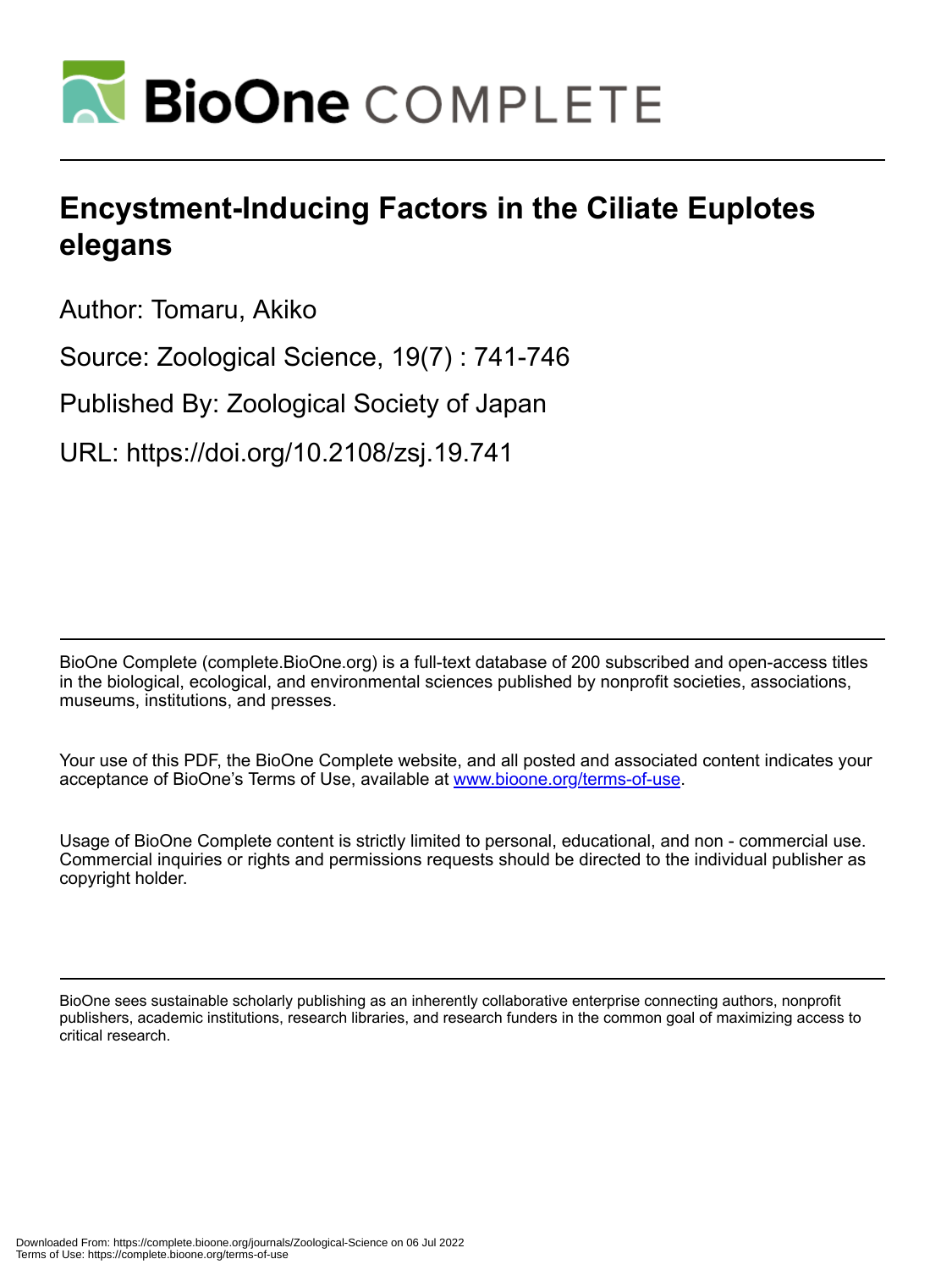# **Encystment-Inducing Factors in the Ciliate** *Euplotes elegans*

# Akiko Tomaru\*†

*Department of Biology, Faculty of Science, Nara Women's University Nara 630-8506, Japan*

**ABSTRACT**—Although starvation is considered one of the most important induces of ciliate encystment, its nature has been unclear. *Euplotes* is a well-known ciliate genus, but the relationship in *Euplotes* between encystment and food has not been reported. The encystment of *Euplotes elegans* is facilitated when it is transferred to Chalkley's solution without bacteria as food. A higher ciliate density also facilitates encystment. Thus, starvation and ciliate density needed to be examined. Ciliates were inoculated into 3 treatments: Chalkley's solution with formaldehyde-fixed bacteria as nutritive particles (FFB group), with polystyrene latex particles as non-nutritive particles (PLP group), and without particles (control group). Cysts appeared fastest and ciliate numbers increased in the FFB group. Although the encystment kinetics of the PLP group was similar to that of the control group, the encystment rate of the PLP group was lower than that of the control group in the earliest phase. This suggests that the ciliates were temporarily deceived into feeding on PLP, because they had food vacuoles containing PLP during the earliest phase of incubation. A cell-free old culture solution from a stationary phase, which probably contained excreted substances from high-density ciliates, also facilitated encystment.

**Key words**: ciliate, encystment, food

### **INTRODUCTION**

Encystment is a well-known phenomenon in many species of protozoa and has been investigated for a long time. In recent years, however, few papers have dealt with causes of encystment, even though such research was in vogue until the 1950s (van Wagtendonk, 1955; Corliss and Esser, 1974).

Resent papers on ciliate encystment have concentrated on the cyst wall structures observed under transmission and scanning electron microscopy (e.g. Martín-González *et al*., 1994) and on the chemical composition of the cyst wall as analyzed by biochemical (e.g. Calvo and de Miguel, 1995- 96) or cytochemical methods (e.g. Izquierdo *et al*, 2000).

Earlier studies reported that factors inducing encystment included starvation, excess food, salt concentration, cell density, and accumulation of metabolites (van Wagtendonk, 1955; Corliss and Esser, 1974). The latest papers on the subject are those of Yonezawa (1986b) and Dallai *et al*. (1985), who reported exogenous factors inducing encyst-

\* Corresponding author: Tel. +81-3-5351-6483-5; FAX. +81-3-5351-6482. E-mail: akotoma@nifty.com

† Present address: Marine Microbiology. Department of Marine Ecosystems Dynamics Ocean Reserch Institute, University of Tokyo, Nakano, Tokyo 164-8639, Japan.

ment in the genus *Euplotes*.

Of the 51 known *Euplotes* species (Curds, 1975), 13 are capable of encystment (Rawlinson and Gates, 1985). Exogenous induction of encystment has been reported in only 5. Encystment in 4 marine species-*E. taylori* (Garnjobst, 1928), *E. harpa* (Mélant, 1922), *E. longipes* (Klee, 1926), and *E. rariseta* (Dallai *et al*., 1985)-was induced by increasing the salt concentration. Encystment in a freshwater species, *E. encysticus*, was induced by culture in a cell-free medium (Yonezawa, 1986b). Although starvation is considered the most important inducer of ciliate encystment (Gutiérrez *et al*., 1990), the relationship between starvation and encystment in the genus *Euplotes* has not been reported. I examined effect of food or ciliate density on encystment in *E. elegans* (Fig. 1). It was clear that encystment was facilitated in cell-free old culture solution (CFS) without food condition, and was delayed to be fed non-nutritive particles.

# **MATERIALS AND METHODS**

#### **Culture**

*Euplotes* elegans was isolated from wastewater in Nara, Japan, in May 1994. The culture medium (CM) was 0.1% liquid New Calorie Mate (Otsuka Seiyaku Co.) in Chalkley's solution  $(0.1\%$  NaCl, 0.004% KCl, 0.006% CaCl<sub>2</sub>). The ciliates were inocu-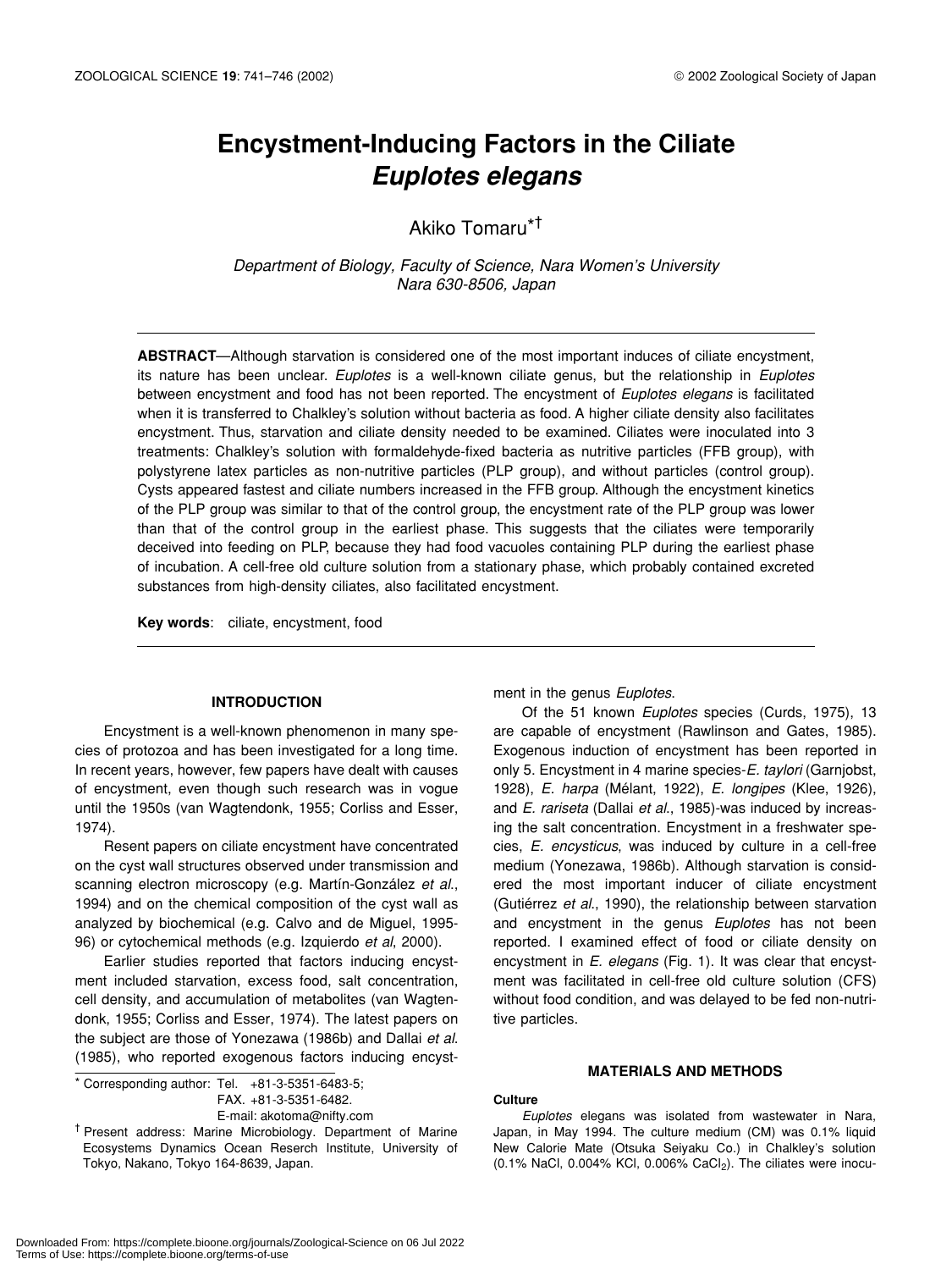

**Fig. 1.** Scheme of experiments.

lated into CM in which the bacteria *Klebsiella pneumoniae* had reached a stationary phase. Aliquots (18 ml each) of the cell suspension were put into 9-cm plastic Petri dishes. Before the experiments were carried out, the ciliates were collected by centrifugation for 3 min at ca 50g and washed 3 times with Chalkley's solution.

#### **Experiments**

Fig. 1 summarizes these experiments procedure. Experiments were carried out in 3-cm plastic Petri dishes containing 2 ml of the washed ciliates in CM (Experiment [Exp.] 1) or Chalkley's solution (Exp. 2 to 4) at  $25 \pm 1^{\circ}$ C.

*Exp. 1: Effect of bacterial and ciliate densities on encystment*

Ciliates were inoculated into CM containing bacteria at a stationary phase (ca. 6.3×10<sup>5</sup> to 1.1×10<sup>6</sup> cells ml<sup>-1</sup>) then incubated in Petri dishes at 4 densities: 200 (CM200), 1000 (CM1000), 2000  $(CM2000)$ , or 5000  $(CM5000)$  cells m $I^{-1}$ . For each density, the ciliates in 3 Petri dishes and the bacteria in another 3 Petri dishes were counted every 12 hr from day 1 through day 5, and every 24 hr from day 6 through day 10. The ciliates were fixed in saturated picric acid solution and counted under a light microscope. Cell suspensions of the bacteria were filtered through Nucleopore membranes (pore size 3 µm), and the cells were counted by an optical density method using a double-beam spectrophotometer at 550 nm (Shimadzu, model UV-140-01) and by a colony-counting method. The medium used for the colony-counting method contained 5 g proteose peptone, 0.5 g yeast extract, 2.25 g KH<sub>2</sub>PO<sub>4</sub>, 1.5 g  $K<sub>2</sub>HPO<sub>4</sub>$ •12H<sub>2</sub>O, and 20 g agar per 1000 ml.

*Exp. 2: Effect of ciliate density on encystment in the absence of food*

Washed ciliates (density, 200 [C200], 1000 [C1000], or 2000  $[C2000]$  cells  $ml^{-1}$ ) were inoculated into Chalkley's solution without bacteria. Sampling methods, counting intervals, and counting methods were as in Exp. 1.

*Exp. 3: Effects of nutritive and non-nutritive particles on encystment* The experimental solutions were bacteria-free Chalkley's solution (control), Chalkley's solution with polystyrene latex particles (PLP; diameter ca. 1 µm; non-nutritive), and Chalkley's solution with formaldehyde-fixed bacteria (FFB; nutritive) (Sugai, 1989). The PLP and FFB suspensions were prepared to the same absorbance  $(OD_{550} = 0.1)$ . To minimize the accumulation of substances excreted from the ciliates, the ciliate density was 100 cells  $ml^{-1}$ . The cysts were counted without fixation under light microscopy every 12 hr for 5 days.

*Exp. 4: Effect of cell-free ciliate culture conditioned medium (CFM) on encystment*

The experimental solutions were a cell-free ciliate culture conditioned medium (CFM), 1/10 CFM diluted with Chalkley's solution, and Chalkley's solution. CFM was prepared by filtering a 2-day-old ciliate suspension in Chalkley's solution (several hundred cells  $ml^{-1}$ ) through a 3-µm Nucleopore membrane filter. To minimize the accumulation of substances excreted from the ciliates, the ciliate density was 20 cells  $ml^{-1}$ . Cysts were counted as in Exp. 3.

#### **Statistical analysis**

In all cases, the degree of the encystment was expressed as percentage of the total number of ciliate (= No. of cysts  $\times$  100 / No. of total ciliates (%)) and arcsine-transformed before statistical analysis. In all tests, the significance level was  $\alpha$ =0.05.

In all experiments and for comparison between the CM and C series, a two-way analysis of variance using model I was completed, with initial ciliate density (Exps. 1 and 2) or treatment (Exps. 3 and 4) and time as factors. In Exp. 3, the comparison between the control and PLP groups at each time point was analyzed further by using the Mann-Whitney U-test.

df, SS, F and NS referred to degree of freedom, sum of suquare, F value and no significance.

#### **RESULTS**

# **Exp. 1: Effects of bacterial and ciliate densities on encystment**

Starting densities were 200, 1000, 2000, and 5000 ciliates  $ml^{-1}$ . Because the bacteria were in the stationary phase, the numbers of bacteria available as food were ca. 3200, 760, 510, and 160 per ciliate, respectively. The ciliate densities in the CM200 and CM1000 plates increased during the early phase after inoculation. The densities in the CM2000 plates did not change, whereas those in the CM5000 plates decreased gradually after inoculation. The higher the ciliate density was, the faster cysts appeared (4 days in CM200, 3 in CM1000, 2 in CM2000, and 2 in CM5000) (Fig. 2). Dividing ciliates were observed for 4 days in CM200 and 3 days in CM1000, but did not occur after the appearance of cysts. The differences in encystment rates were significant ( $df_{density}=3$ ,  $df_{time}=10$ ;  $SS_{density}=44039.8$ ,  $SS_{time} = 96488.9$ ;  $F_{density} = 1059.9$ ,  $F_{time} = 419.7$ ; both  $p < 0.01$ , SSinteraction=23969.1, Finteraction=34.8, p < 0.01). The number of ciliates and the number of bacteria per ciliate both affected the lag time before encystment started, although there was significant interaction between these parameters.

# **Exp. 2: Effect of ciliate density on encystment in the absence of food**

Starting ciliate densities were 200, 1000, and 2000 ciliates  $ml^{-1}$ . Cysts were observed after 2 days in C200 and after 1 day in C1000 and C2000. The differences in encystment rates were significant (dfdensity=2, df $t_{time}$ =15; SSden $sity = 5140.4$ ,  $SStime = 128583.9$ ,  $F_{density} = 61.9$ ,  $F_{time} = 100.3$ , both p < 0.01 for both parameters, SS<sub>interaction</sub>=2977.9, Finteraction=1.2, NS). The total number of vegetative ciliates decreased throughout the observation period at all densities (Fig. 3).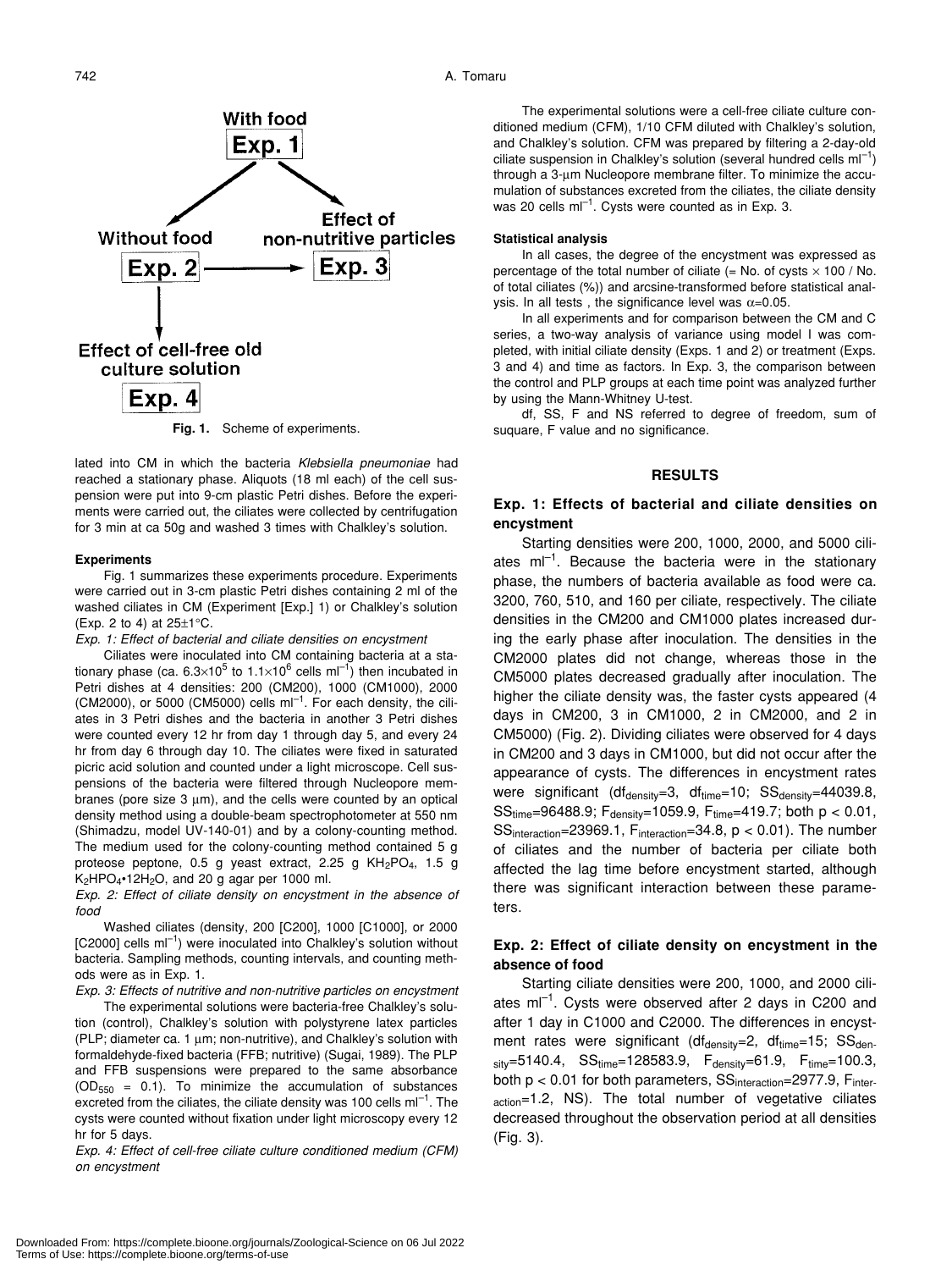

**CM5000** 



**Fig. 2.** Effects of bacterial and ciliate densities on numbers of ciliates and bacteria (Exp. 1). The ciliates were transferred to CM medium containing a stable population of bacteria as food. Inoculated ciliate densities were 200 (CM200), 1000 (CM1000), 2000 (CM2000), and 5000 (CM5000) cells  $ml^{-1}$ . Data are shown that the cells were counted every 24hr for 10 days. , ciliates (vegetative cells and cysts); , cysts; , number of bacteria per vegetative ciliate. The data are presented as the mean  $\pm$  1 standard deviation (bars) of 3 plates.

# **Exp. 3: Effect of nutritive and non-nutritive particles on encystment**

The kinetics of cyst numbers were similar between the PLP and control groups but significantly different between the control and FFB groups (df $_{treatment}=2$ , df $_{time}=10$ ; SS $_{treat}$ .  $m_{ent}$ =71801.7,  $SS_{time}$ =56999.7;  $F_{treatment}$ =68.0,  $F_{time}$ =100.9;  $p < 0.01$  for both parameters;  $SS<sub>interaction</sub>=18982.3$ ,  $F<sub>interac</sub>$ .  $_{\text{tion}}$ =16.8,  $p < 0.01$ ). Because the ciliates had multiplied, the number of cysts in the FFB group was higher than those in the other groups after 3 days. At days 0.5 and 1.5 after ciliate inoculation, the number of cysts in the PLP group was significantly less than that in the control group (Mann-Whitney U-test;  $z=-2.0$  for both days,  $p < 0.05$  for both days). During the early phase, the ciliates in the PLP group had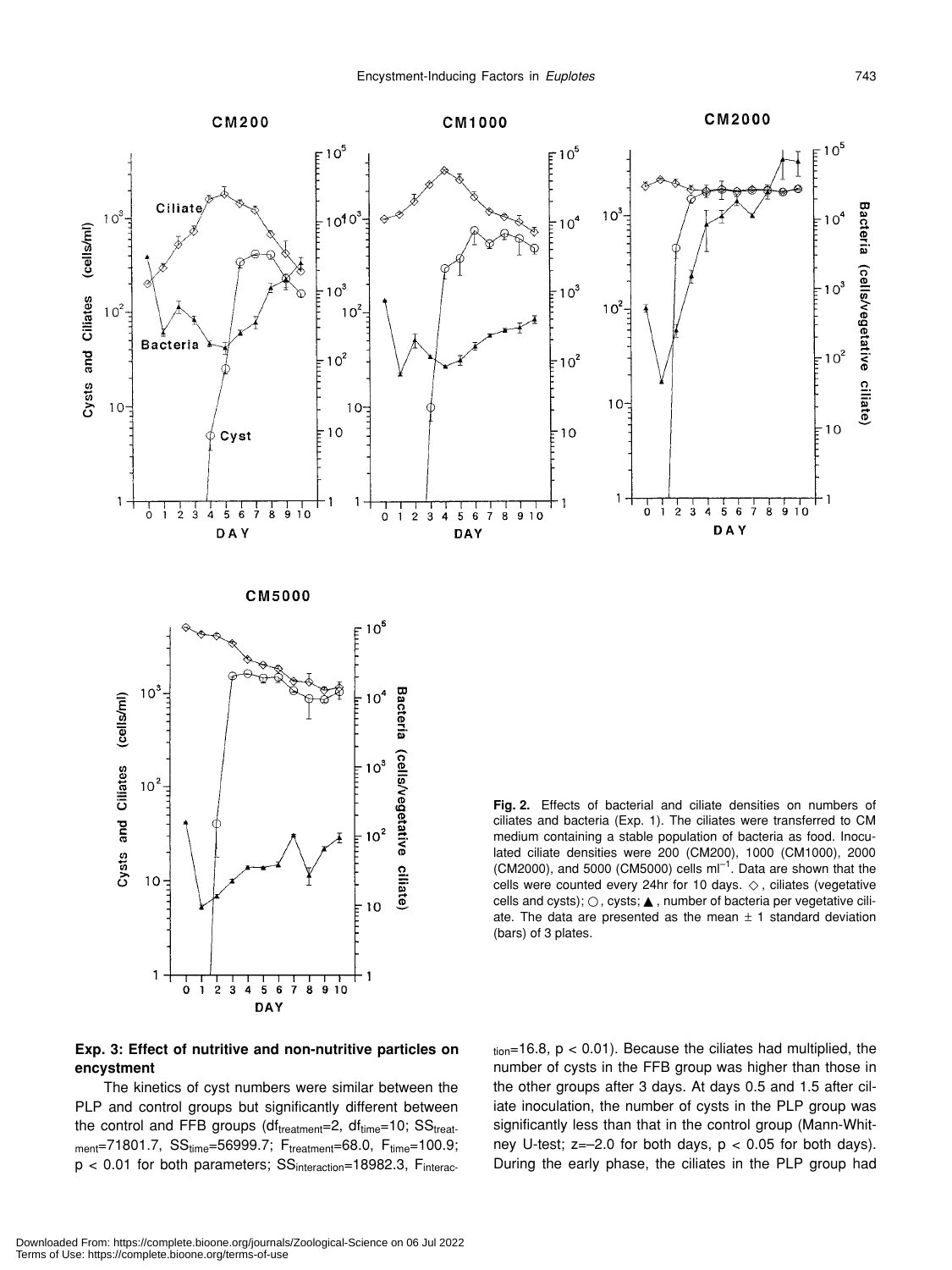744 A. Tomaru



**Fig. 3.** Effect of ciliate density on encystment in the absence of food (Exp. 2). The ciliates were transferred to Chalkley's solution, which had a low bacterial density (10.1 cells ml<sup>-1</sup>). Ciliates could not grow in this solution. Inoculated ciliate densities were 200 (C200), 1000 (C1000), and 2000 (CM2000) cells ml<sup>-1</sup>. Data are shown that the ciliates were counted every 24hr for 10 days. , ciliates; , cysts. The data are presented as the mean  $\pm$  1 standard deviation (bars) of 3 plates.

food vacuoles containing PLP.

# **Exp. 4: Effect of cell-free ciliate culture conditioned medium (CFM) on encystment**

The lag time after inoculation until cyst appearance was longer for the control group than for the 1/10 CFM group, whose lag time was longer than CFM group ( $df_{treatment}=2$ ,  $df_{time}=10$ ;  $SS_{treatment}=13901.5$ ,  $SS_{time}=54132.6$ ;  $F_{treat}$  $m_{ent}=9.7$ ,  $F_{time}=34.1$ ;  $p < 0.01$  for both parameters,  $SS_{interac}$ tion=10025.3,  $F_{interaction} = 3.2$ ,  $p < 0.01$ ).

### **DISCUSSION**

Comparison of the results obtained from Exp. 1 (with bacteria) (Fig. 2) and Exp. 2 (without bacteria) (Fig. 3) showed that the higher the ciliate density was, the faster the cysts appeared. In all density groups, the numbers of bacteria per mL decreased on day 1, then increased and became stable after day 2. This result suggests that the quantity of food per vegetative ciliate affected the numbers of ciliates and bacteria (Fig. 2). To my knowledge, the numbers of bacteria and ciliates had not previously been counted during the same experiment assessing encystment. The data in Fig. 2 suggest that a bacterial density of  $\leq 10^2$ cells per vegetative ciliate may not support the ciliates. Cysts appeared fastest in the C2000 plates, and the encystment rate was highest in the CM2000 plates. These results suggest that the food and ciliate density present under CM2000 and C2000 conditions was most favorable for encystment.

One of my aims was to clarify the meaning of the term "starvation" with respect to inducing encystment. Does it mean having nothing to eat, or having something to eat but not enough to support proliferation? Most of the earlier experiments concerning the effects of starvation inoculated ciliates into a solution without bacteria (van Wagtendonk, 1955; Corliss and Esser, 1974; Gutiérrez *et al*., 1990). I conducted Exp. 3 (Fig. 4) to clarify this question. A reduced cil-



**Fig. 4.** Effect of nutritive and non-nutritive particles on encystment (Exp. 3). The ciliates were transferred to bacteria-free Chalkley's solution (control) , Chalkley's solution with polystyrene latex particles (PLP), or Chalkley's solution with formalin-fixed bacteria (FFB). Cysts were counted every 12 hr for 5 days. , control group; PLP group; , FFB group. The data are presented as the mean  $\pm$  1 standard deviation (bars) of 3 plates.

Terms of Use: https://complete.bioone.org/terms-of-use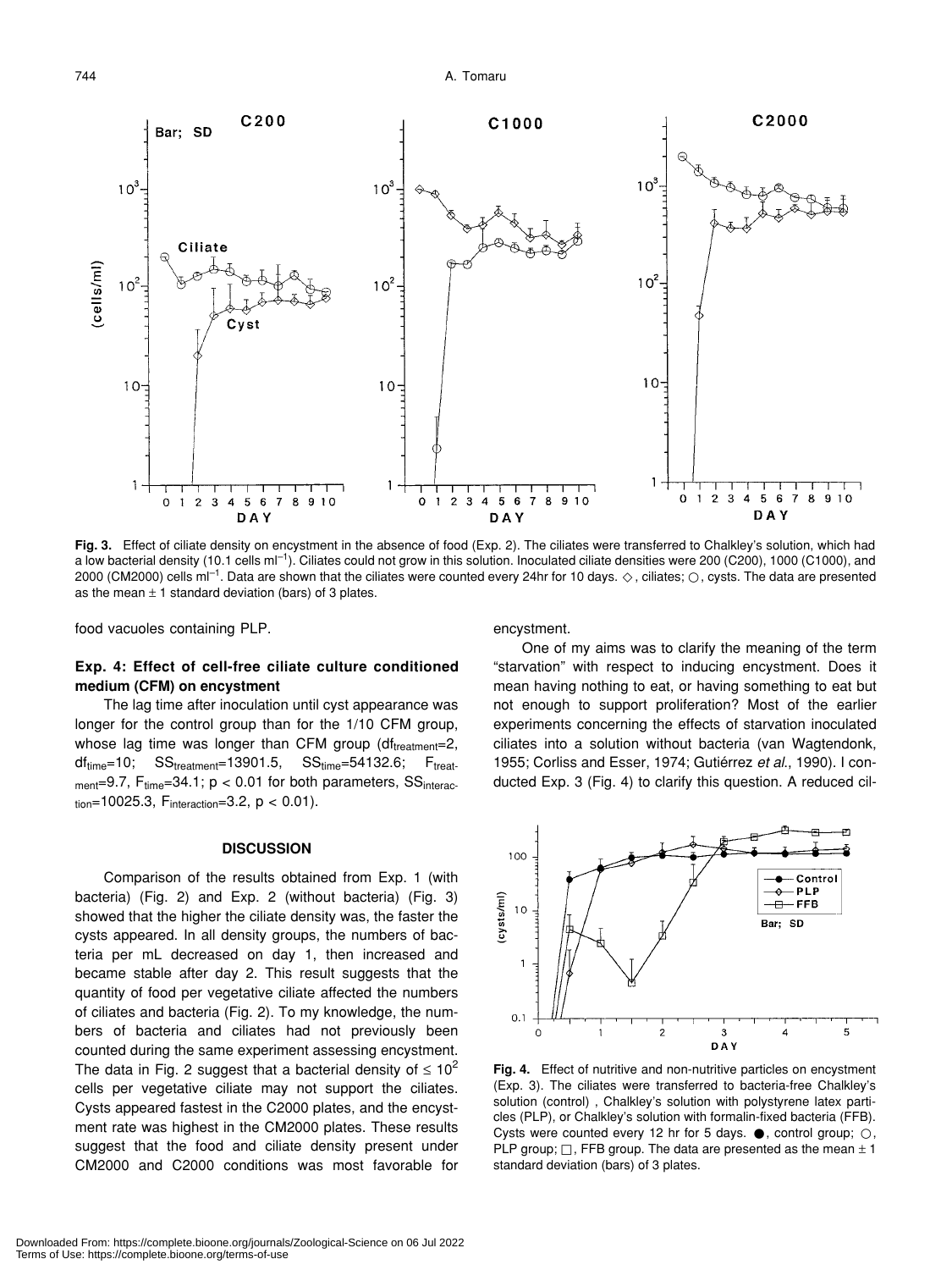iate density of 100 ciliates  $ml^{-1}$  and killed bacteria as the nutrition source (FFB) were used to minimize the accumulation of excretory substances from living ciliates and bacteria. Polystyrene latex particles (PLP) of similar size to bacteria were used as a non-nutritive imitation food. Cysts appeared later in the FFB group than in the control and PLP groups. The delay may have come from the fact that the ciliates fed on FFB and proliferated. The encystment rate of the PLP group was low during the earliest phase (to 1.5 day), although the overall encystment kinetics of the PLP group was similar to those of the control group (Fig. 4). Feeding on PLP may have caused the low initial encystment rate in the PLP group, because the ciliates contained PLP in their food vacuoles. I think that the ciliates were deceived temporarily and did not encyst. In other words, a delayed in stopping the cell cycle was delayed beginning of encystment. For such leading to my speculation, Yonezawa (1985) was reported that in *E. encysticus*, the encystment rate decreased in advanced changes in the cell cycle.

An increased ciliate density results in increased accumulation of excretory substances, which may facilitate encystment. In Exp. 4, the ciliates in the CFM group encysted earlier than those in the control and 1/10 CFM groups (Fig. 5). This finding suggests that if they accumulate beyond threshold level, excretory substances from ciliates facilitate encystment. Stolte (1924) suggested that an excreted substance caused encystment in *Blepharisma undulans*. Yonezawa (1986a) also reported an intensive examination of excreted substances as causative agents for encystment in *E. encysticus*. Although increased salt concentration induces encystment in marine species of *Euplotes* (Mélant, 1922; Klee, Garnjobst, 1928, 1937; 1926; Dallai *et al*., 1987), the salt concentration in my experiments remained constant.

At least 2 processes are necessary in causing encystment: suspension of the fission cell cycle, and the beginning of the encystment cycle. I speculate from 3 results (Exp. 1



**Fig. 5.** Effect of cell-free ciliate culture conditioned medium (CFM) on encystment (Exp. 4). The ciliates were transferred to bacteriafree Chalkley's solution, or 1:10 CFM in Chalkley's solution, or CFM. Cysts were counted every 12 hr for 5 days. , control group; 1:10 CFM group; , CFM group. The data are presented as the mean  $\pm$  1 standard deviation (bars) of 3 plates.

to 3, Fig. 2 to 4) that if ciliates are kept in conditions that do not support proliferation, encystment is promoted. A deficiency in nutrition necessary for proliferation is the most important inducer of encystment, because I believe that the suspension of the proliferation cell cycle is the first signal for encystment. The results of Exp. 4 (Fig. 5) lead me to think that in the CFM advanced aspects of encystment, such as the morphological changes. Morphologic changes might take place in the oral apparatus of the ciliates, resulting in the inability to eat, as described for *E. encysticus* (Matsusaka *et al*., 1989). Inability to feed has been reported to stimulate *Oxytricha fallax* to encyst (Hashimoto, 1962).

# **ACKNOWLEDGMENTS**

I would like to thank Drs. A. Shimizu and T. Oishi (Nara Women's University) for encouragement; Dr. T. Matsusaka (Kumamoto University) and Dr. T. Harumoto (Nara Women's University) for their critical reading of the manuscript, and their helpful advice; Dr. T. Takahashi (Nishikyushu University) for the identification of the species, for his critical reading of the manuscript, and his helpful advice; Drs. Y. Isobe and A. Masuda (Nara Women's University) for their constructive comments on problems that arose during this study; and Drs. K. Kita-Tsukamoto, M. Wada and K. Kogure (Tokyo University) for their helpful advice. I also thank the members of the Laboratory of Environmental Biology at Nara Women's University for various suggestions. I thank the two anonymous reviewers and the editor for their helpful comments and suggestions. This work was partly supported by a Grant-in-Aid for Creative Scientific Research #12NP 0201 (DOBIS) by MEXT, Japan.

#### **REFERENCES**

- Calvo P, de Miguel M (1995–96) Study of *Histriculus cavicola* cyst wall using different lectins. Arch Protistenkd 146: 329–339
- Corliss JO, Esser SC (1974) Comments on the role of the cyst in the life cycle and survival of free-living protozoa. Trans Amer Micro Soc 93: 578–593
- Curds CR (1975) A guide to the species of the genus Euplotes (Hypotrichida, Ciliata). Bull Brit Mus Nat Hist (Zool) 28: 1–68
- Dallai R, Luporini P, Miceli C (1985) Macronuclear inclusions in the ciliated protozoon *Euplotes*. Trans Amer Micro Soc 104: 64–69
- Dallai R, Miceli C, Luporini P (1987) *Euplotes rariseta* (Ciliophora, Hypotrichida) from the Somalian coast, description and preliminary observations on cyst induction and ultrastructure. Boll Zool Monitore Zoologico Italiano 15: 263–280
- Garnjobst L (1928) Induced encystment and excystment in *Euplotes taylori* sp. nov. Physiol Zool 1: 561–575
- Garnjobst L (1937) A comparative study of protoplasmic recognization in two hypotrichous ciliates *Stylonethes sterki* and *Euplotes taylori*. Arch Protistenkd 89: 317–381
- Gutiérrez JC, Martín-González A, Matsusaka T (1990) Towards a generalized model of encystment (cryptobiosis) in ciliates: a review and a hypothesis. BioSystems 24: 17–24
- Hashimoto K (1962) Relationship between feeding organelles and encystment in *Oxytricha fallax* Stein. J Protozool 9: 161–169
- Izquierdo A, Martín-González A, Gutiérez JC (2000) Resting cyst wall glycoproteins isolated from two Colopdid ciliates are glycine-rich proteins. Cell Biol Int 24: 115–119
- Klee EE (1926) Der Formwechsel im Lebenskreis reiner Linien von *Euplotes longipes*. Zool Jahrb Abt Allg Zool Physiol Tiere 42: 307–366
- Martín-González A, Palacios G, Gutierrez J C (1994) Cyst wall pre-